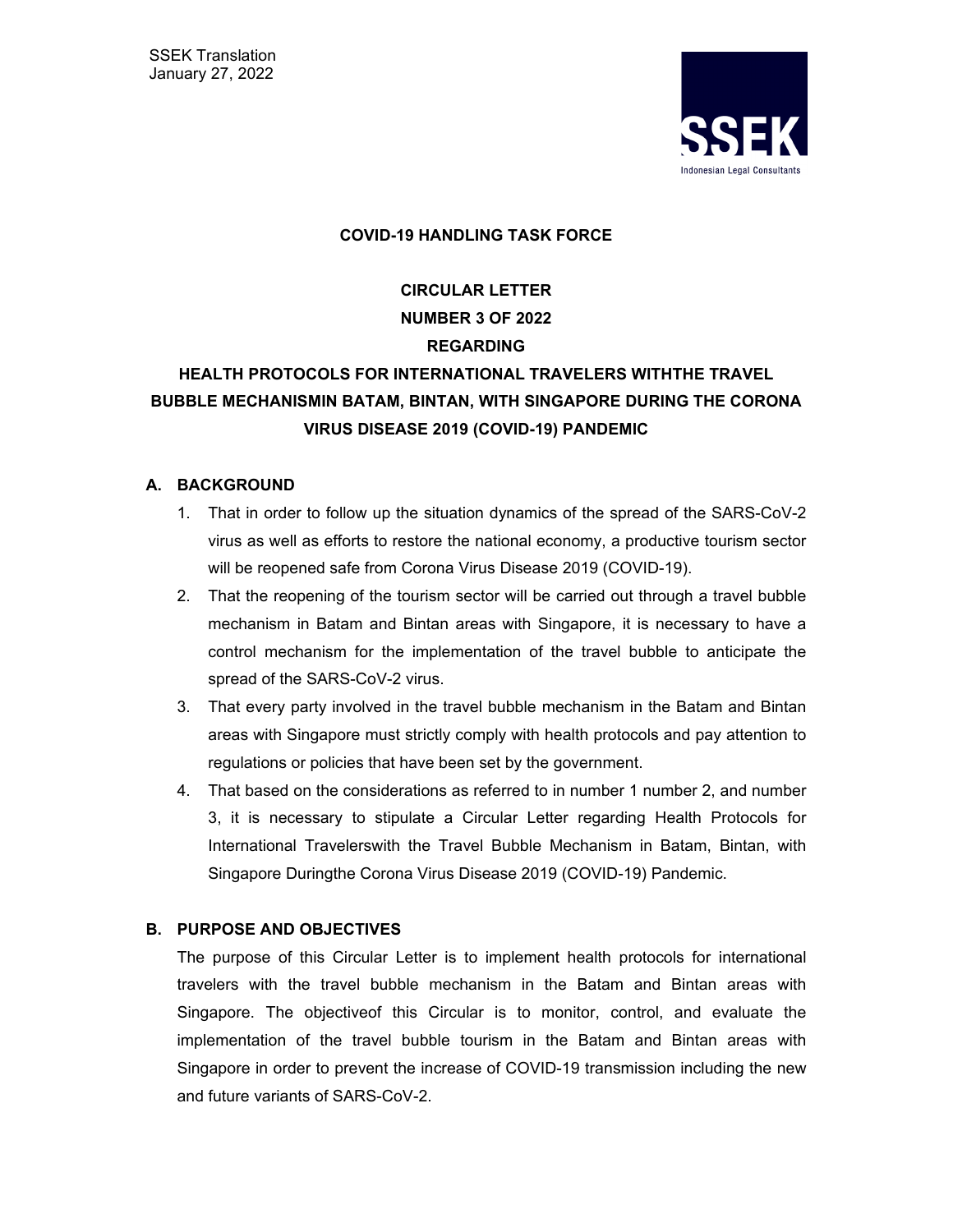

# **C. Scope**

The scope of this Circular Letter is the Health Protocols for International Travelers with the Travel Bubble Mechanism in Batam, Bintan, with Singapore during the Corona Virus Disease 2019 (COVID-19) Pandemic.

# **D. Legal Basis**

- 1. Law Number 4 of 1984 regarding Infectious Disease Outbreaks;
- 2. Law Number 24 of 2007 regarding Disaster Management;
- 3. Law Number 6 of 2011 regarding Immigration;
- 4. Law Number 6 of 2018 regarding Health Quarantine;
- 5. Government Regulation Number 21 of 2008 regarding Enactment of Disaster Management;
- 6. Government Regulation Number 21 of 2020 regarding Large Scale Social Distancing to Accelerate the Handling of the Corona Virus Disease 2019 (COVID-19);
- 7. Presidential Regulation Number 1 of 2019 regarding the National Agency for Disaster Management, as amended by Presidential Regulation Number 29 of 2021 regarding Amendment for Presidential Regulation Number 1 of 2019 regardingthe National Agency of Disaster Management;
- 8. Presidential Regulation Number 82 of 2020 regarding the Committee for Handling Corona Virus Disease 2019 (COVID-19) and National Economic Recovery, as amended by Presidential Regulation Number 108 of 2020 regarding Amendment for Presidential Regulation Number 82 of 2020 regarding the Committee for Handling Corona Virus and Recovery of the National Economy;
- 9. Presidential Decree Number 11 of 2020 regarding the Declaration of the National Public Health Emergency Corona Virus Disease (COVID-19);
- 10. Presidential Decree Number 12 of 2020 regarding the Declaration of Non-Natural Disaster of the Corona Virus Disease (COVID-19) as a National Disaster;
- 11. Presidential Decree Number 24 of 2021 regarding the Stipulation of Corona Virus Disease 2019 (Covid-19) Pandemic Factual Status in Indonesia;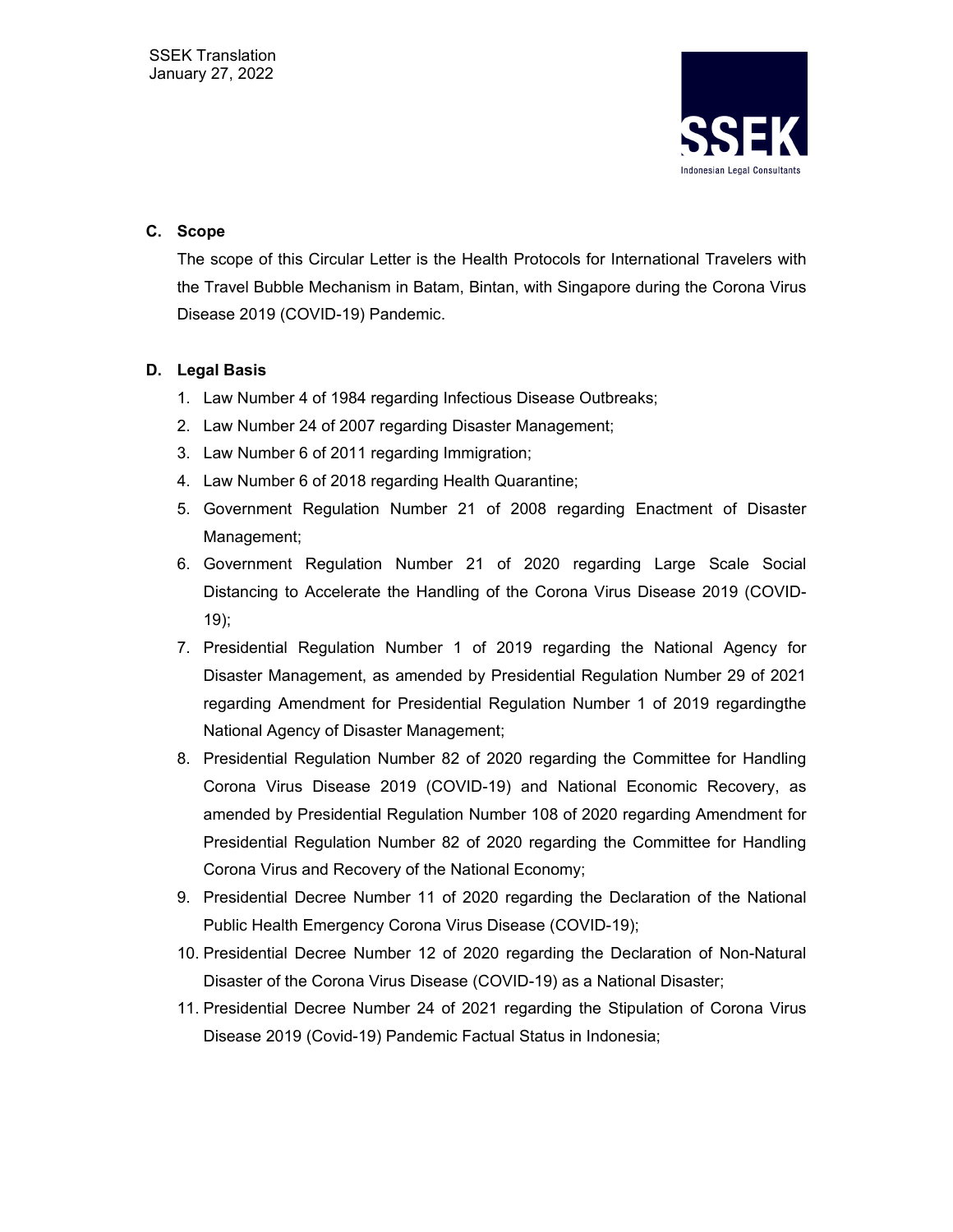

- 12. Minister of Law and Human Rights Regulation Number 34 of 2021 regarding the Granting of Immigration Visa and Stay Permits During the Period of Handling the Corona Virus Disease 2019 and National Economic Recovery; and
- 13. Resolution of the Limited Cabinet Meeting dated January 19, 2022.

# **E. Definitions**

- 1. International Travelers (*Pelaku Perjalanan Luar Negeri* or PPLN) with the travel bubble mechanism in the Batam and Bintan areas with Singapore are Indonesian Citizens (*Warga Negara Indonesia* or WNI) and Foreign Citizens (*Warga Negara Asing* or WNA) travelers who will carry out tourism activities in Bintan and Batam areas, originating from Singapore and have stayedin Singapore for a minimum of 14 days.
- 2. Travel bubble is a travel corridor system that aims to divide participants into different groups (bubbles) by separating participants or someone who has a risk of being exposed to COVID-19 (either from contact history or history of traveling to areas where community transmission has occurred) from the general public, accompanied by restrictions on interaction only to people in the same group (bubble) and the application of quarantine principles to minimize the risk of spreading COVID-19.
- 3. Reverse-Transcriptase Polymerase Chain Reaction hereinafter referred to asRT-PCRis a diagnostic test which detects the genetic material of the virus based on a certain sample, such as *nasopharyngeal/oropharyngeal* swab test, by using the reverse-transcriptase enzyme and polymerase chain reaction.
- 4. Quarantine is an effort to temporarily separate a healthy person or people who have been exposed to COVID-19 (either from a history of contact or a history of traveling to areas where community transmission has occurred) even though they have not shown any symptoms or are in an extended incubation period to ensure that there are no symptoms and prevent possible spread to others.
- 5. Isolation is an attempt of temporary separation of someone who is sick and requires COVID-19 treatment based on diagnostic results, from healthy people with the aim of reducing risk of transmission.
- 6. Health Insurance is proof of ownership of a guarantee to the insured to reimburse any costs in relation to COVID-19, including costs for treatment, surgery, and medicines.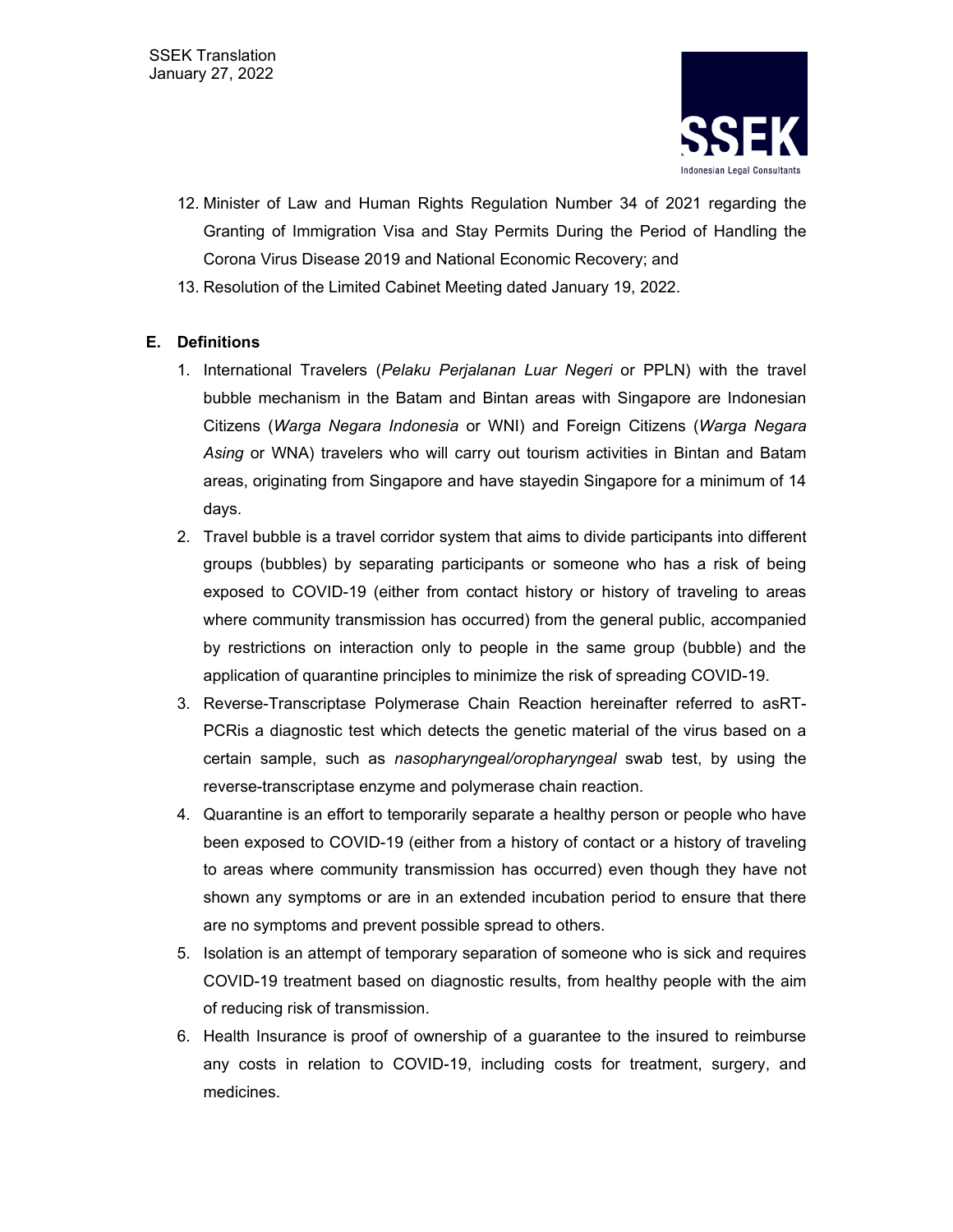

- 7. Vaccination Certificate is a physical document or digital evidence that a series of vaccinations have been received by the holder.
- 8. Community transmission is a condition of high transmission that is detected between residents in an area whose source of transmission can come from within and/or outside the region.
- 9. A confirmed positive case of COVID-19 without symptoms is a person who is confirmed positive for COVID-19 and has no clinical symptoms.
- 10. A positive confirmed case of COVID-19 with mild symptoms is a person who is confirmed positive for COVID-19 with symptoms such as fever, cough, fatigue, anorexia, shortness of breath, myalgia, and other non-specific symptoms, without evidence of viral pneumonia or without hypoxia.
- 11. A positive confirmed case of COVID-19 with moderate symptoms is a person who is confirmed positive for COVID-19 with clinical signs of pneumonia such as fever, cough, shortness of breath, and rapid breathing without signs of severe pneumonia such as oxygen saturation below 93% in room air.
- 12. A positive confirmed case of COVID-19 with severe symptoms is a person who is confirmed positive for COVID-19 with clinical signs of pneumonia such as fever, cough, shortness of breath, and rapid breathing, accompanied by one of the symptoms, namely a respiratory rate above 30 times per minute, severe respiratory distress, or oxygen saturation below 93% in room air.
- 13. Medical evacuation is an act of mobilization with medical emergency standards for people who are confirmed positive for COVID-19 based on RT-PCR examinations from an area to a treatment referral hospital.

# **F. Protocol**

- 1. International Travelers(PPLN)with the travel bubble mechanism enter the Batam and Bintan areas through the following entrances:
	- a. Nongsapura International Ferry Terminal to enter the travel bubble area of Nongsa Sensation, Batam; and
	- b. Bandar BintanTelani Ferry Terminal to enter the travel bubble area of Lagoi Bintan Resort, Bintan.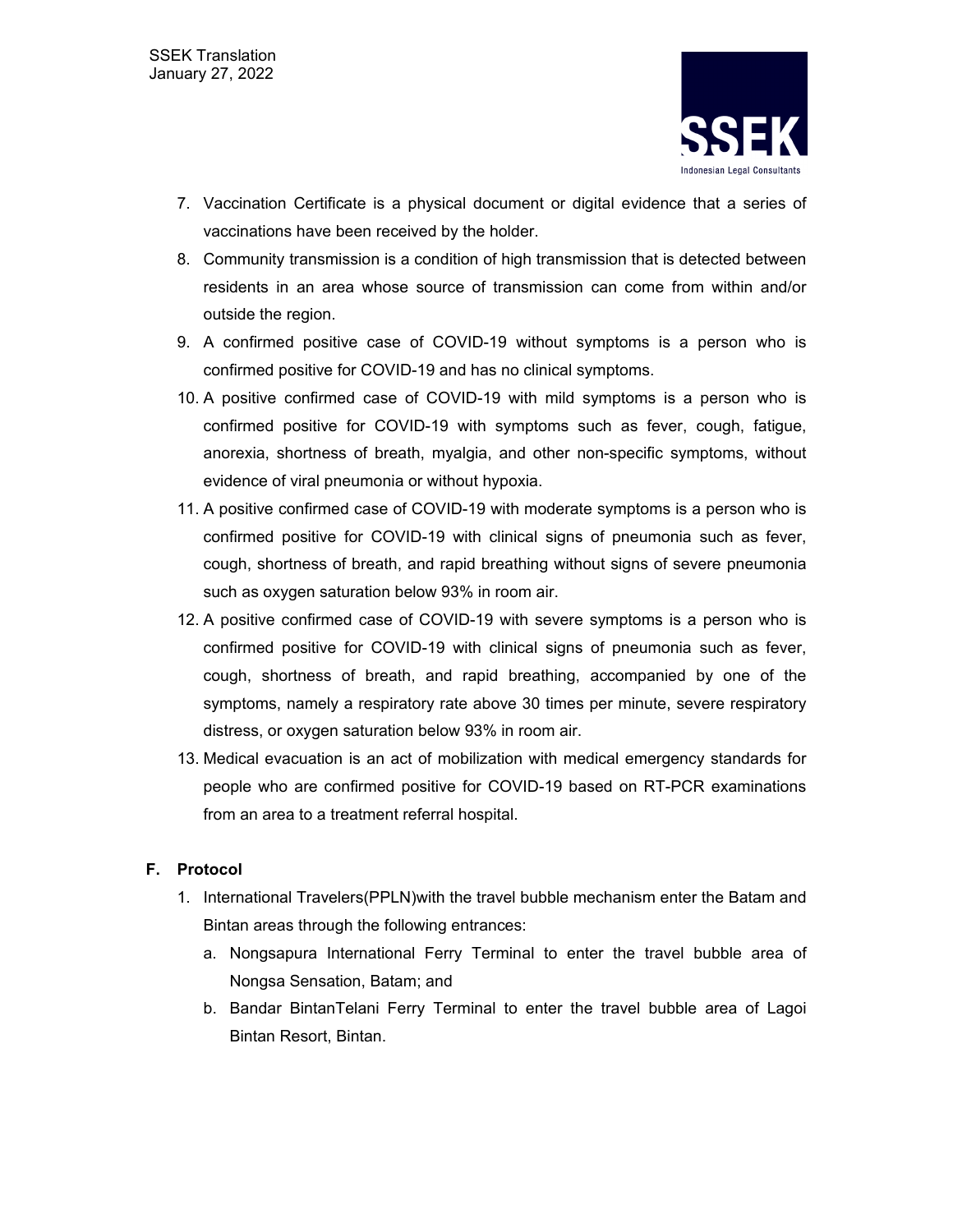

- 2. Upon arrival at the entrance to the travel bubble area of Batam and Bintan, all PPLNwith the travel bubble mechanism must comply with the following conditions/requirements:
	- a. Show the card or certificate (physical or digital) of receiving full dose of COVID-19 vaccine at least 14 (fourteen) days before departure written in English other than the language of the originating country/region of arrival, and verification on the website of the Ministry of Health of the Republic of Indonesia or International e-HAC of Indonesia;
	- b. Show negative results through RT-PCR examination in the country/region of origin whose samples were taken within a maximum period of 3 x 24 hours before departure and attached at the time of the health check or Internationale-HAC of Indonesia;
	- c. Show a tourist visit visa or other entry permit in accordance with the applicable laws and regulations, except for Singaporean WNA;
	- d. Show proof of booking confirmation and booking paymentfor the travel bubble tourism package in the Lagoi Bintan Resort or Nongsa Sensation areas;
	- e. For WNA, show proof of health insurance ownership with a minimum coverage value of SGD 30,000 which includes financing for handling COVID-19 and medical evacuation to a referral hospital;
	- f. Usethe *PeduliLindungi* and Bluepass applications during activities in the travel bubble area;
	- g. Carry out body temperature checks and RT-PCR checks upon arrival at the entrance to the travel bubble areas of Batam and Bintan;
	- h. In the event that the results of the RT-PCR examination upon arrival at the entrance as referred to in letter g show negative results, the PPLN with the travel bubble mechanism can continue the journey by following these procedures:
		- 1) Inspection of immigration documents and customs documents;
		- 2) Baggage collection and baggage disinfection; and
		- 3) Pick-up and drop-off of tourists to the location of the tourist destination accommodation.
	- i. In the event that the results of the RT-PCR examination upon arrival at the entrance as referred to in letter g show positive results,then this will be followed up with the following provisions: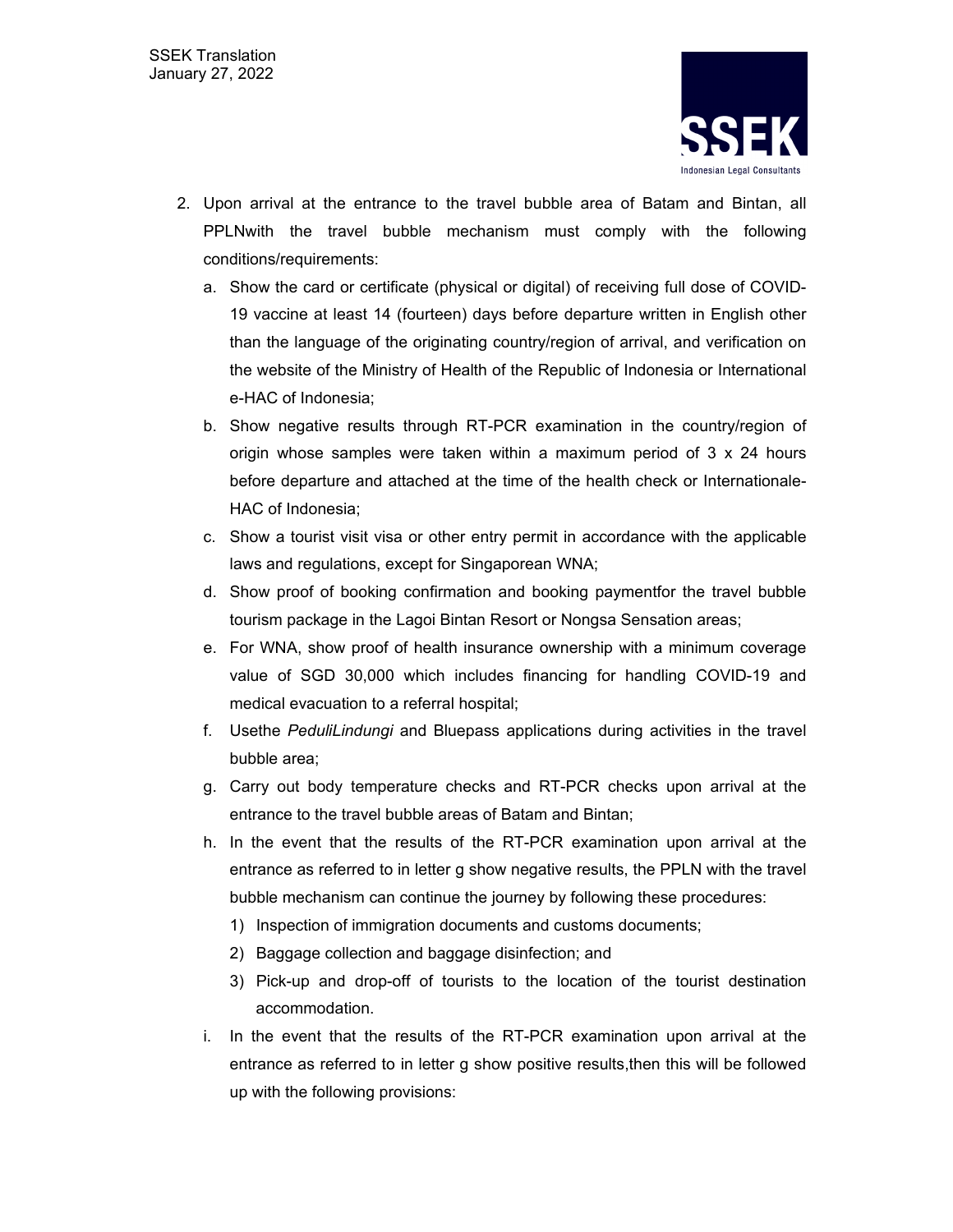

- 1) For travelers who are confirmed positive without symptoms or experience mild symptoms, they will be isolated or treated in an isolation accommodation separate from the travel bubble area, with all costs being borne independently by theWNA or borne by the government for WNI.
- 2) For travelers who are confirmed positive with moderate or severe symptoms, they will be isolated or treated at a referral hospital with the entire cost being borne independently by theWNAor borne by the government for WNI; or
- 3) Carry out a medical evacuation to the referral hospital in accordance with the procedures established by the destination referral hospital.
- 3. While in the travel bubble area of Batam and Bintan, all PPLN travel bubble mechanismmust comply with the following conditions/requirements:
	- a. Only allowed to interact with tourists or parties who are in one travel bubble area;
	- b. Only allowed to carry out activities in the determined zone in accordance with the settled itinerary;
	- c. Report to health workers within the travel bubble area when experiencing symptoms related to COVID-19 to be tested for COVID-19 by an RT-PCR examination; and
	- d. Comply with the mechanisms of close contact tracing, isolation and quarantine applicable in Indonesia if a positive case of COVID-19 is found in the relevant travel bubble area.
- 4. Officers and employees at facilities or infrastructure within the travel bubble areas of Batam and Bintan are required to comply with the following conditions/requirements:
	- a. Show the card or certificate (physical or digital) of receiving full dose of COVID-19 vaccine;
	- b. Work with a shift schedule for 14 days and stay overnight in the travel bubble areas of Batam and Bintan during the shift schedule;
	- c. Show negative results through a RT-PCR examinationtaken within a maximum period of 3 x 24 hours before starting the shift schedule;
	- d. Conduct RT-PCR examination before entering the travel bubble area;
	- e. Report to health workers within the travel bubble area when experiencing symptoms related to COVID-19 to be tested for COVID-19 by RT-PCR examination;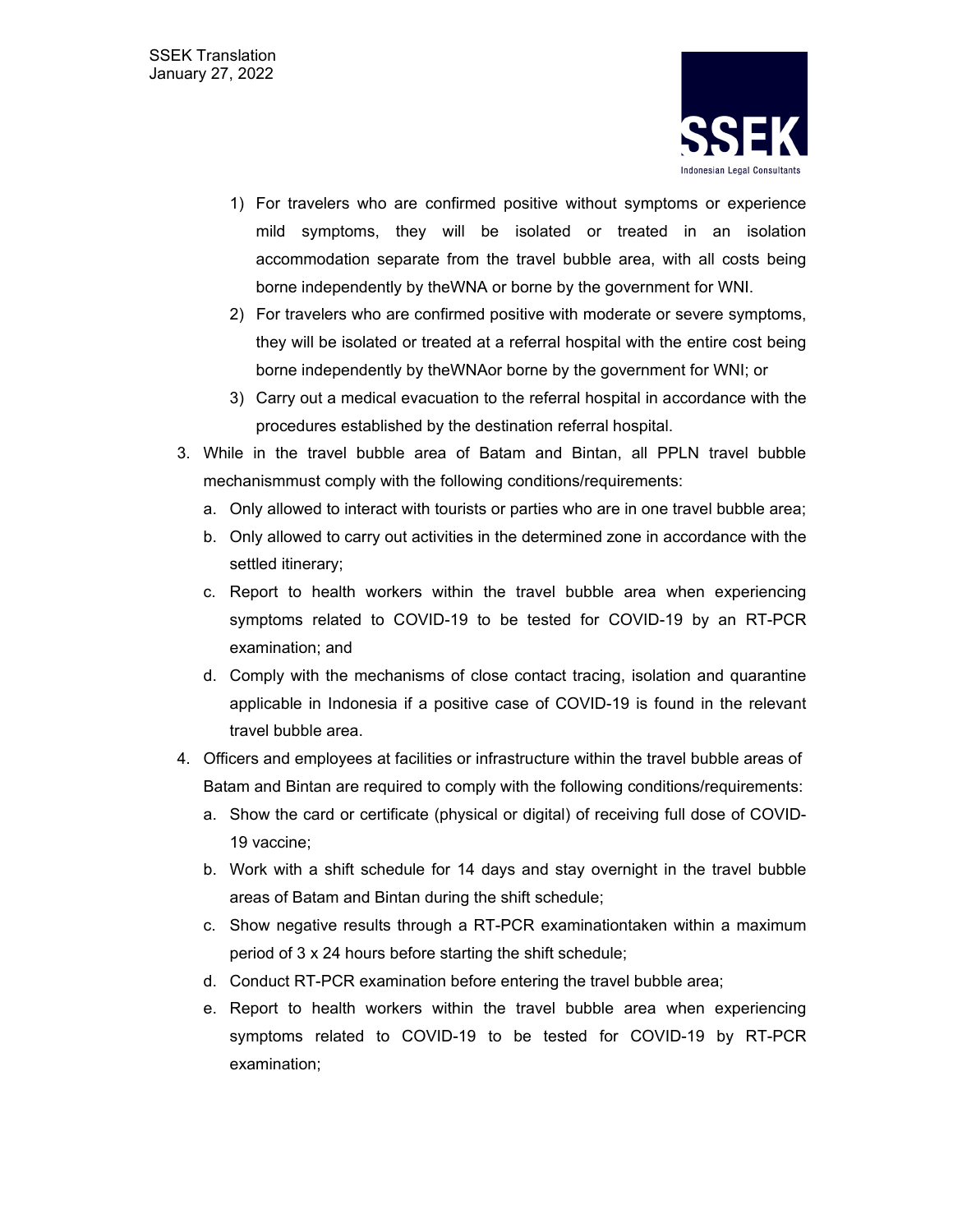

- f. Carry out RT-PCR examination on the 13th day to complete the work shift schedule;
- g. It is allowed to return or to leave the travel bubble area after obtaining a negative result of the RT-PCR examination as referred to in letter f; and
- h. Comply with the mechanisms of close contact tracing, isolation and quarantine applicable in Indonesia if a positive case of COVID-19 is found in the relevant travel bubble area.
- 5. Mechanisms for tracing close contacts, isolation, and quarantine if a PPLN with thetravel bubble mechanism, officers, or employees is found positive for COVID-19 during tourism activities in the travel bubble areas of Batam and Bintan are carried out with the following conditions:
	- a. For positive cases of COVID-19 without symptoms or experiencing mild symptoms, isolation or treatment will be carried out in isolation accommodation separate from the travel bubble area;
	- b. For positive cases of COVID-19 with moderate or severe symptoms, isolation or treatment is carried out at a referral hospital;
	- c. The cost of isolation or treatment for positive cases of COVID-19 as referred to in letters a and b for WNA is entirely borne independently, for hotel officers and employees is borne by the hotel management, and fornon-hotel staff WNI isborne by the government;
	- d. Carry out medical evacuation to the referral hospital in accordance with the procedures established by the destination referral hospital; and
	- e. Close contact tracing was carried out on all participants in the same group (bubble) with the positive COVID-19 case based on the mechanism established and implemented by the local Health Office.
- 6. All parties involved in the travel bubble mechanism are required to apply strict health protocols while in the travel bubble area as follows:
	- a. Use a 3-ply cloth mask or medical mask that covers the nose, mouth and chin;
	- b. Change masks regularly every four hours, and dispose of waste masks in the places provided;
	- c. Wash hands regularly using water and soap or hand sanitizer, especially after touching objects touched by other people;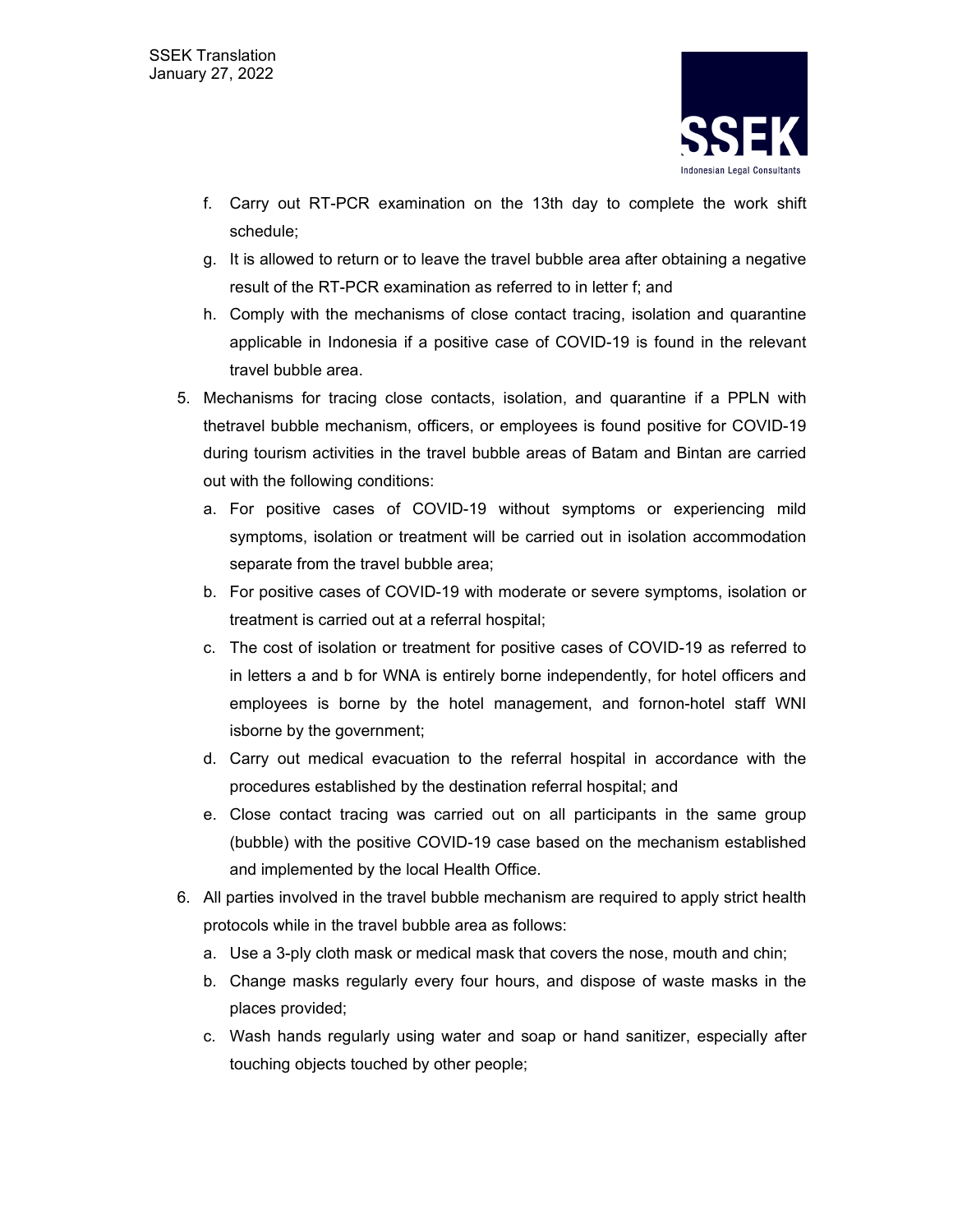

- d. Maintain a minimum distance of 1.5 meters from other people and avoid crowds; and
- e. Use the *PeduliLindungi* application during activities in the travel bubble area.
- 7. All PPLNwith the travel bubble mechanism are required to follow the health protocols or requirements for internationaltravelers that apply in the destination country/region when returning to Singapore.
- 8. The facilities or infrastructure used in the travel bubble areas of Batam and Bintan must comply with the following conditions/requirements:
	- a. Have a support staff that at least includes the following:
		- 1) Operational personnel for security and supervision of health protocols;
		- 2) Health care workers are at least doctors and nurses; and
		- 3) Supporting personnel for implementing health protocols are at least administrative staff, cleaning staff, and cooks.
	- b. Have a monitoring system for the implementation of health protocols such as TV cameras;
	- c. Have accommodation rooms that meet the following conditions:
		- 1) Have adequate windows or ventilation;
		- 2) Have adequate lighting;
		- 3) Have covered and plastic bins for infectious waste;
		- 4) Have a room mat that is easy to clean; and
		- 5) Have a bathroom in each room.
	- d. Have accommodation rooms that can be used for more than one person or family and meet the requirements as referred to in letter c;
	- e. Have an area that functions for taking specimens and observing health, equipped with at least a body temperature measuring device, stethoscope, sphygmomanometer, oximeter, medicines, and other basic medical equipment;
	- f. Have an area that functions as a drop-off and pick-up point, a registration area, a decontamination or disinfection area, an area for outdoor activities, an area for collecting or examining specimens, and a place for health checks;
	- g. Have a separate quarantine and isolation room from the travel bubble area as an area for the implementation of quarantine and isolation for PPLN with the travel bubble mechanism as well as officers and employees in facilities or infrastructure within the travel bubble area: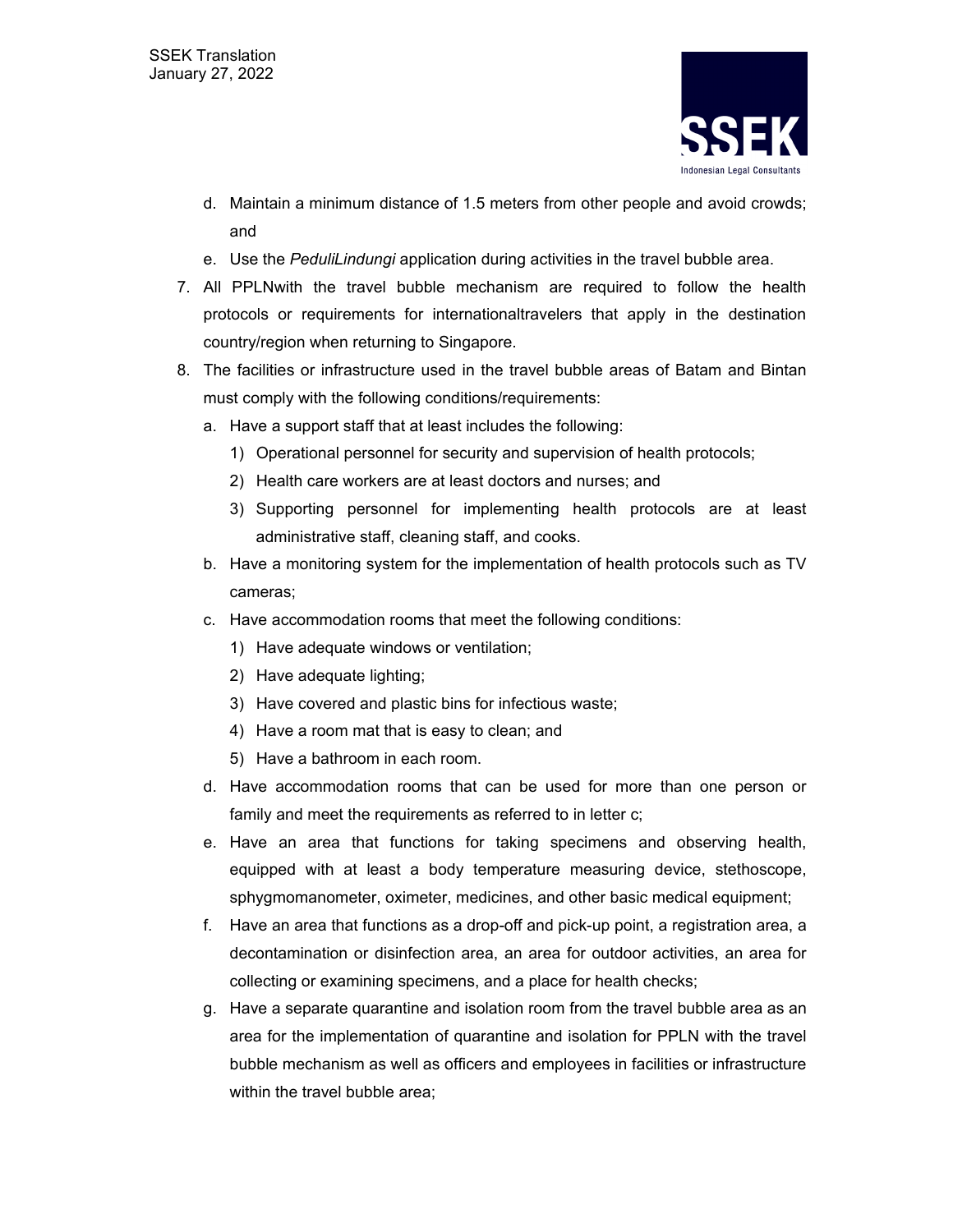

- h. Have a special break room for support personnel who are directly involved in monitoring, supervising, and implementing health protocols;
- i. Have waste disposal facilities that meet environmental sanitation standards, which at least meet the following conditions:
	- 1) Segregated between organic and inorganic waste;
	- 2) Available in sufficient quantity; and
	- 3) There are temporary waste disposal sites (*tempat pembuangan sampah sementara* or TPS) and hazardous and toxic waste disposal sites (*bahan berbahaya dan beracun* or B3).
- j. Have equipment and disinfectant materials; and
- k. Have the availability of Personal Protective Equipment (*Alat Pelindung Diri* or APD).
- 9. Every operator of modes of transportation at the entry point of the travel bubble areas of Batam and Bintanis required to use the *PeduliLindungi* application.
- 10. Port Health Office (KKP) ofthe International Sea Port facilitates WNI or WNA PPLN with the travel bubble mechanism that requires emergency medical services upon arrival in Indonesia is in accordance with applicable regulations.
- 11. Ministries/Institutions/Local Governments that carry out functions related to the Batam and Bintan travel bubble mechanism with Singapore follow up on this Circular Letter by issuing legal instruments that are in-line and not in contradiction with reference to this Circular Letter and the provisions of the applicable laws and regulations.
- 12. The legal instrument as referred to in number 11 is an inseparable part of this Circular Letter.

#### **G. Monitoring, Control, and Evaluation**

1. The manager of the travel bubble area who is assisted by the relevant Ministries/Agencies, the Indonesian National Army (TNI), National Police (POLRI), and the Regional Government in the Riau Islands is required to form a Travel Bubble Area Task Force that carries out the functions of prevention, health care, guidance, and support as an effort to control the implementation of health protocolsin the travel bubble area.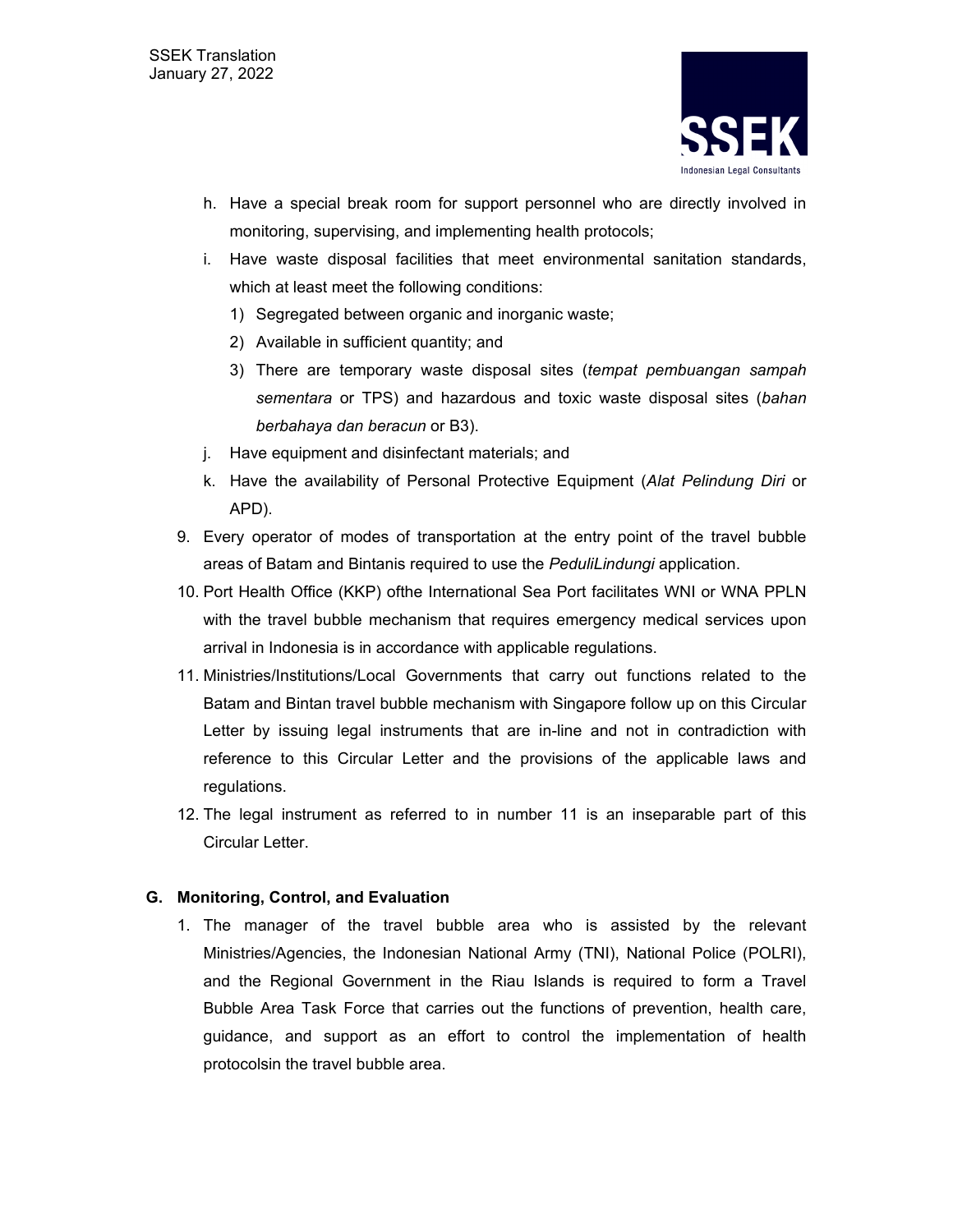

- 2. Monitoring and evaluation of the performance of the Travel Bubble Area Task Force is carried out periodically and in stages by the Provincial COVID-19 Handling Task Force.
- 3. Ministries/Institutions, TNI, POLRI, and Local Governments have the right to stop and/or implement activities in the travel bubble area on the basis of this Circular Letterthat is in-line and not in contradiction with and/or the provisions of laws and regulations.
- 4. Ministries/Agencies,TNI, POLRIare assisted by the Sea Port COVID-19 Handling Task Force c.q.Port Health Office (KKP) ofthe International Sea Port to conduct routine supervision to ensure compliancewith the implementation of health protocols at the port of entry and travel bubble areas during the COVID-19 pandemic.
- 5. The relevant authorities (Ministries/Agencies, TNI, POLRI, and Regional Governments) will conduct disciplinary actions for COVID-19 health protocols and law enforcement in accordance with the applicable laws and regulations.

#### **H. Closing**

This Circular Letter is effective from January 24, 2022, until a period that shalllater be determined.

This is so that it can be followed and enacted with full responsibility.

Stipulated in : Jakarta Dated : January 21, 2022

Head of the National Agency for Disaster Management as the Head of the COVID-19 Handling Task Force,

(Signed and stamped)

Major General of the Indonesian National Army Suharyanto, S.Sos., M.M.